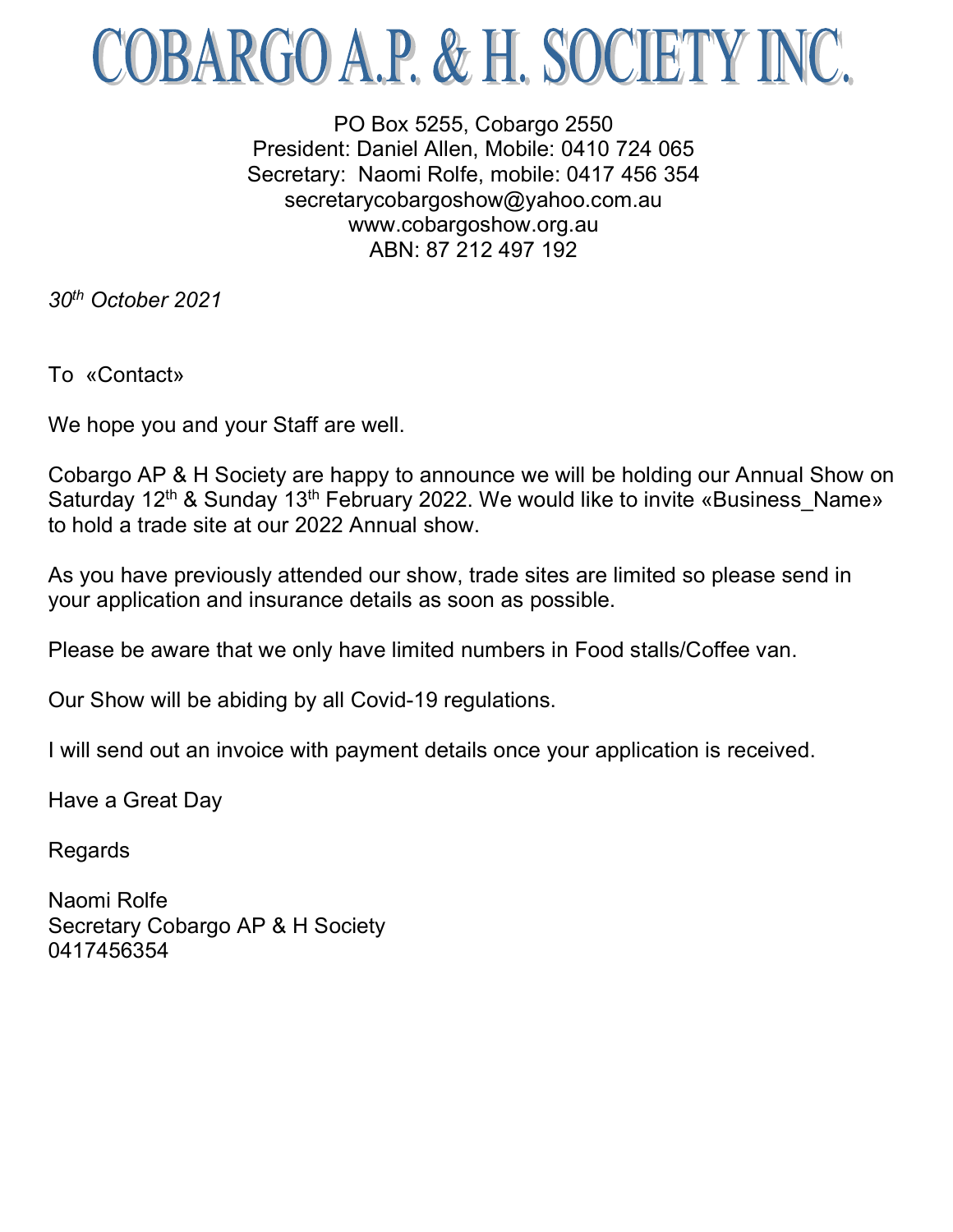# COBARGO A. P. & H. SOCIETY INC.

PO Box 5255, Cobargo 2550

President: Mr Daniel Allen Secretary: Naomi Rolfe 0417 456 354 Show week – Ph 02 6493 6666 [secretarycobargoshow@yahoo.com.au](mailto:secretarycobargoshow@yahoo.com.au) [www.cobargoshow.org.au](http://www.cobargoshow.org.au/)

#### INFORMATION SHEET FOR TRADE SPACE 2022

All trade site fees to be paid in advance, with all forms filled in and insurance policy attached, and sent in prior to the show. Priority shall be given to local traders and past trade sites. The Trade Policy is at the discretion of the Executive Committee and shall be assessed and amended as required by them.

- **Rates** Outside Area, space 6m x 6m \$70.00 per day More than 6m - \$6 per metre or as worked out by committee. Larger Sites, individually assessed (2 days of show) **Stall must be booked and paid for before start of show**
- **Food Stalls** Waste removal fee, \$10 per bin, estimated by committee depending on food Stall type. Lots of waste more bins, eg Pizza Boxes compared to coffee Cups, compared to icecream sticks.
- **Electricity** Standard connection per day \$10.00 per lead Please Note – The Society cannot guarantee more than one power point per Stand. Usage must be strictly limited. 2 leads to one power point is \$20 a day.
- **Gate Pass** Each stand will be issued with one free gate pass, all other workers must pay At the gate to enter.
- **Insurance** All Business/Commercial stall holders must have a \$20 million Liability Cover and a copy of the policy attached. For hobbyist stallholders, an administration fee of \$20.00 is payable. Please see attached sheet.
- **Camping** All participants staying in caravans, horse floats, and trucks, using Show Ground facilities (hot showers, toilets, etc.) must pay a camping fee of \$20.00 per night.
- **Charities** We are a Charity also. All Charity sites are to be paid for as per our trade site Policy.
- **Raffle Stalls** Raffles can only be sold from your site, no walking around selling tickets. We walk around selling the show raffle tickets and the organisations that do the car parking also has the right to walk around selling raffle tickets.
- **Food Stall Numbers** One of our main fundraisers is the Canteen /Bbq. The showman Guild also sells food and drinks. We will limit all other food stalls to 2 selling the sameproduct. Example 2 coffee vans.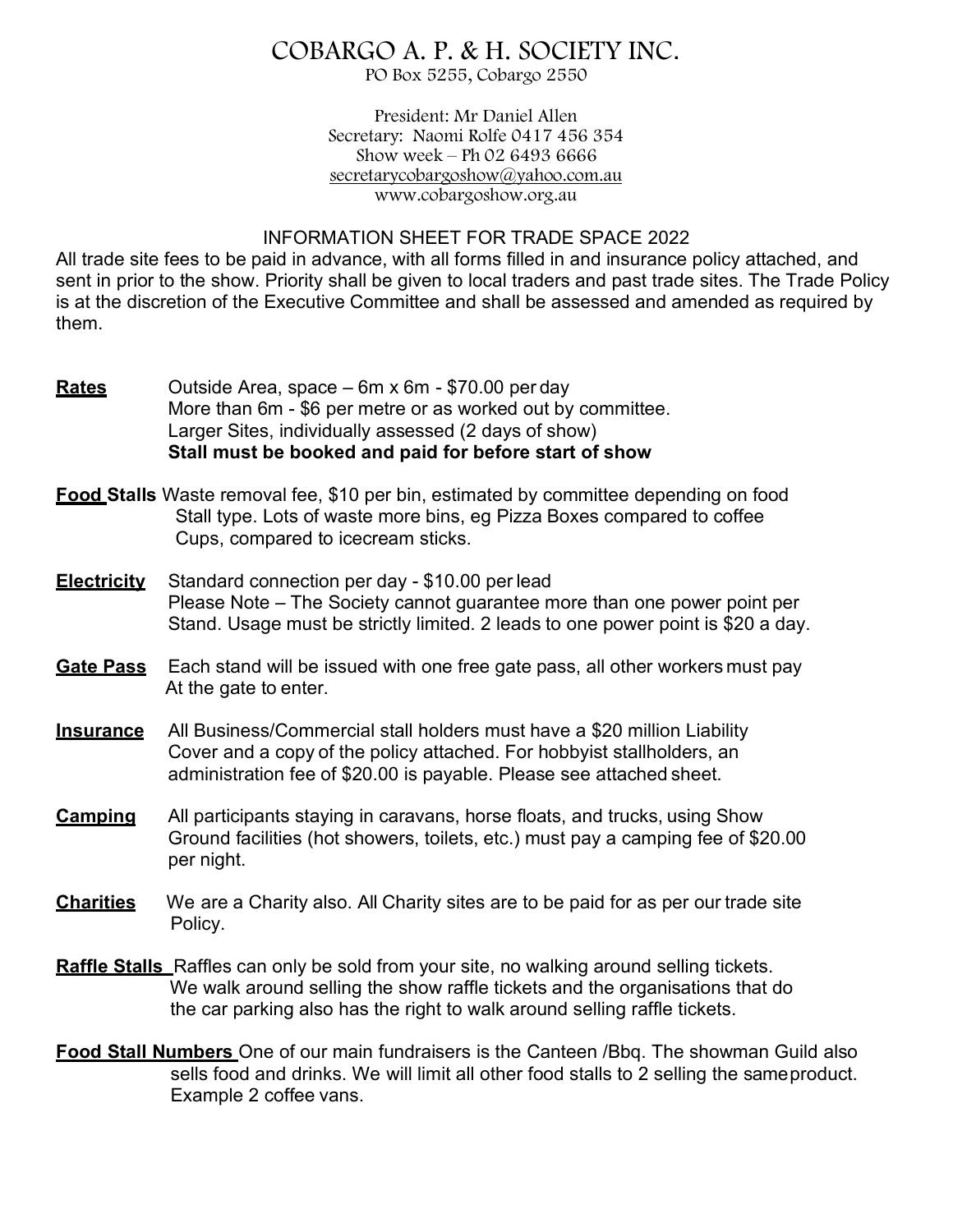# **Cobargo AP & H Society prohibited Item list 2022**

The following are restricted or prohibited items that are not permitted for sale or into the Showground. These items are subject to immediate confiscation.

- Drug Related Goods (including Cocaine Kits, Bongs etc)
- Explicit and Hardcore T-Shirts, DVD's & Videos
- Iridescent Hair Spray
- Fake Cigarettes
- Fireworks Crackers
- Fuel Type Fire Lighters (Zippo)
- Horns and Trumpets
- Knives (including Pen Knives) (excluding appropriately packaged kitchenwaresets)
- Laser Pointers, Laser pen lights and or Laser Toys
- Metal and wooden Martial Art Nunchakas
- Playing Cards (Nude or Lurid)
- Pressure Pack Snow
- Pressure Pack Fart Gas or silly string
- Silly String
- Stink Bombs
- Bomb bags
- Fire wallets
- Bouncing Beans
- Water Bombs
- Electric Hands
- Toy Guns are acceptable, however, the following are NOT:
	- <sup>o</sup> Replica Guns
	- <sup>o</sup> Ball Bearing Guns
	- <sup>o</sup> Eight Shot Caps
	- <sup>o</sup> Pellet Guns & Pop Downs (Throw Downs)
	- <sup>o</sup> Potato Guns (Bullet Type)
	- <sup>o</sup> Roll Caps & Strip Caps
	- <sup>o</sup> Water Pistols over 150mm (6")
	- <sup>o</sup> Gel Blaster Guns

## **Persons seeking entry to the showground are advised that:**

- They are entering a licensed area;
- Alcoholic beverages must not be taken into or from the Showground and are subjectto immediate confiscation;
- Intoxicated persons will not be permitted to enter;
- Intoxicated persons will be removed from the showground;
- Checking procedures will apply to prevent persons possessing liquor fromentering;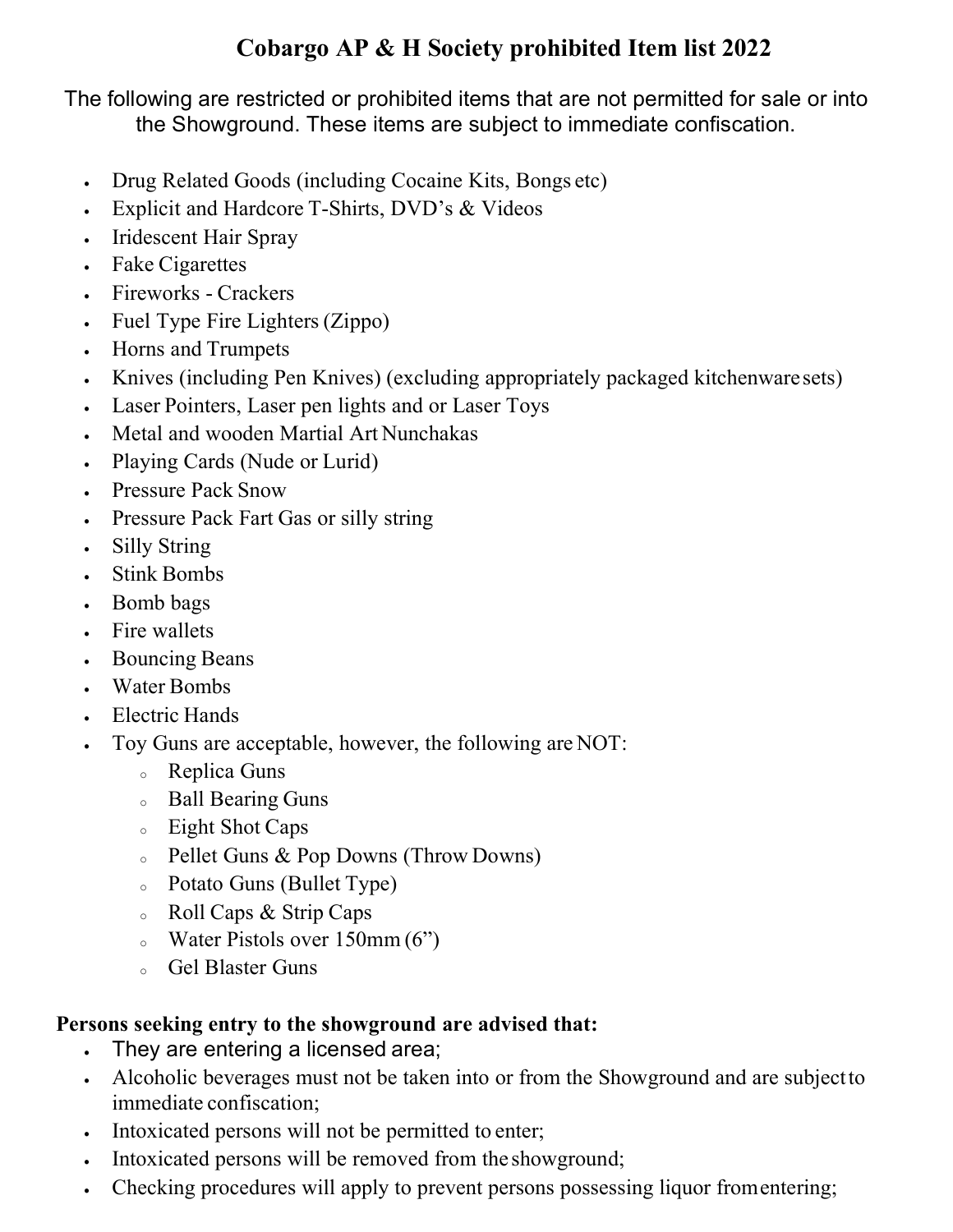# **Cobargo Show Society Trade Space Reservation**

Weekend  $12^{th}$  &  $13^{th}$  February 2022

| <b>Business Name</b> |  |
|----------------------|--|
| Contact name         |  |
| Contact number       |  |
| Type of Business     |  |

## **Stall must be booked and paid for before the start of the show**

| 6x6m       |                | Other size                                       |  |
|------------|----------------|--------------------------------------------------|--|
| Saturday   | Sunday         | <b>Both Days</b>                                 |  |
| Yes.       | N <sub>o</sub> | 3 phase                                          |  |
| <b>Yes</b> | N <sub>0</sub> |                                                  |  |
|            |                |                                                  |  |
|            |                |                                                  |  |
|            |                | (NB – One pass is supplied free per Trade Space) |  |

All hobbyist stallholders must sign the insurance declaration.

### **Camping Fees :**

Do you require camping site: Yes No

Please filled in form and provide a copy of insurance policy.

You will receive an invoice for total money due prior to show. **Please send to:** Cobargo Show Secretary: Naomi Rolfe P.O. Box 5255, Cobargo NSW 2550 Telephone 0417 456 354, Show Office (Week prior to show only) 6493 6666 Or **Email**: [secretarycobargoshow@yahoo.com.au](mailto:secretarycobargoshow@yahoo.com.au)

Confirm you have read prohibited item list: Yes No